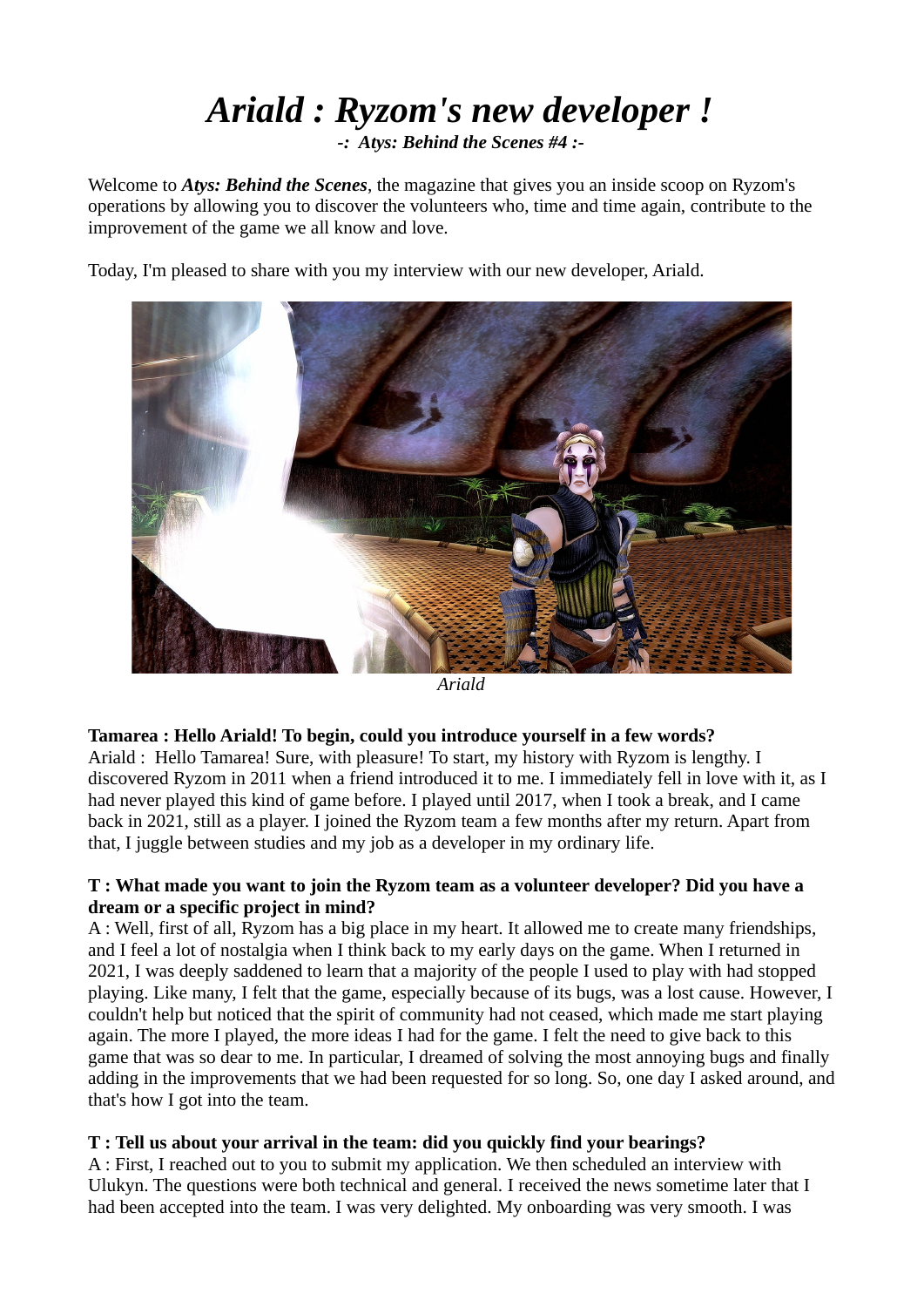given a lot of freedom, designated the projects I wanted to work on and wasn't put under a lot of pressure or given strict expectations. At first, I worked almost exclusively alongside Ulukyn, but gradually I found my marks and started collaborating with other team members.

# **T : What was your first task as a Ryzom developer?**

A : Initially, I wanted to add a visual editor for item groups. However, I quickly realized that the task was going to be a bit too difficult since I had barely begun to familiarize myself with Ryzom's code. So, my first task was to fix the inventory bugs that are now part of the January 2022 patch. As a player, these particularly bothered me. It was a humble beginning, but I figured I wasn't the only one who was annoyed by them. I also focused on the player trade window, which, in my opinion, was quite outdated. Notably, I added two slots and weight and bulk indicators and overall cleanup of the window.



 *Before (left) and after (right) of the player trade window from the January 2022 patch.*

# **T : What was the hardest thing initially?**

A : Finding my way around the code. First, you must understand that it has almost no documentation and is pretty messy. There are several code bases and millions of lines of it, so it's impossible to learn it all at once. I often had to disturb Ulukyn when I couldn't understand anything. Nevertheless, he was very patient with me, for which I am very grateful  $\mathbb{C}$ .

## **T : You've just arrived, and you've already become a bug's biggest nightmare! What made you want to maneuver the code like a slashing sword?**

A : Ha! I wouldn't go so far as to say that  $\bigcirc$ . Anyhow, since Ryzom had become synonymous with bugs, I wanted to lend a helping hand. It's, unfortunately, a reality that bugs are part of the typical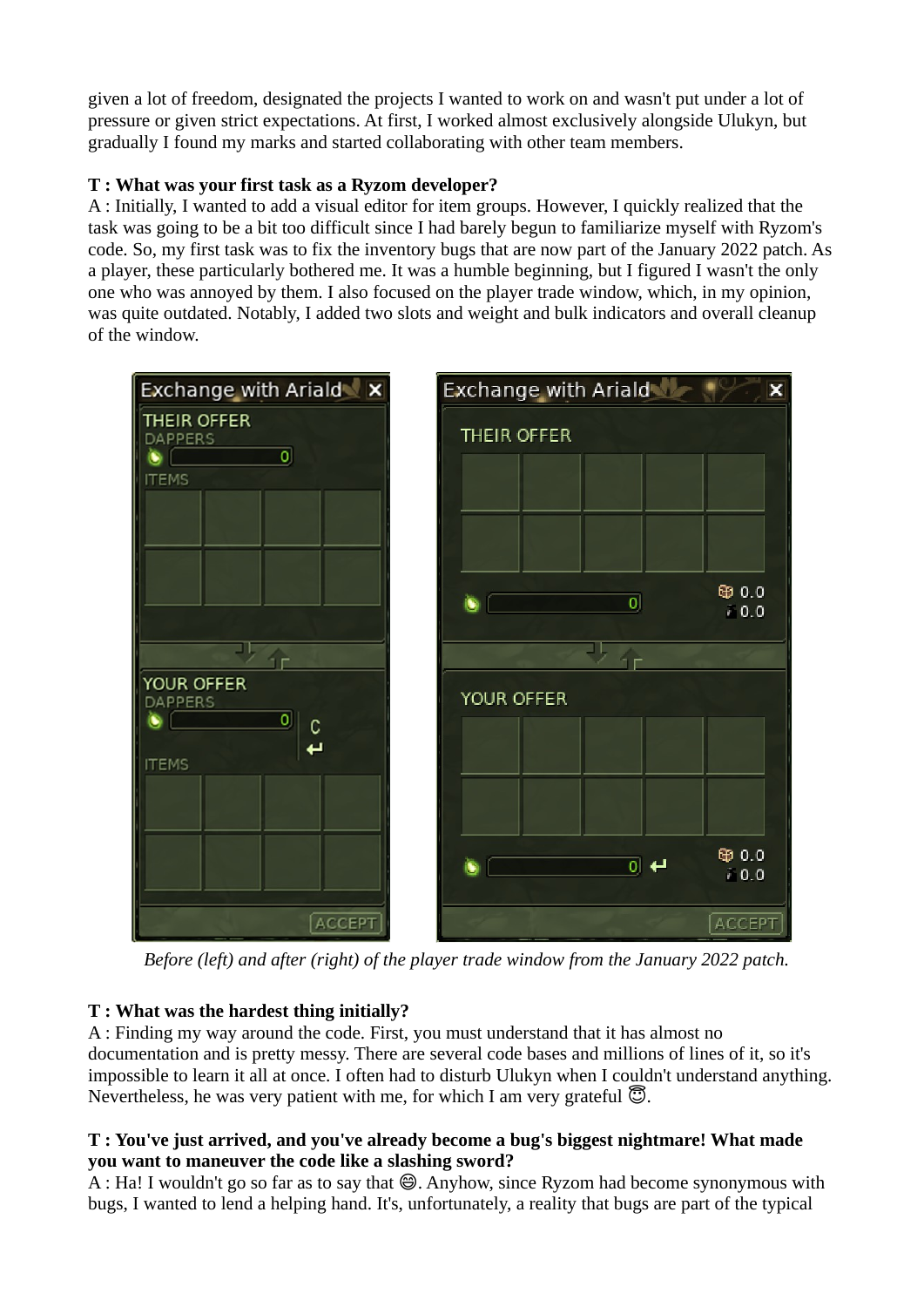game experience, and that's not normal. Often, it's a matter of problems that are very trivial to fix but make a huge difference in-game. There is also the migration to GitLab as our bug management tool that has played a major role in making fixing them easier.

#### **T : You also like to help improve the daily gameplay of players, as evidenced by the latest patch that you are largely responsible for. Can you tell us more about this? Where and how do you choose what to work on?**

A : Yes, these are what I like to call Q.O.L. (Quality of Life) improvements. These are the kind of refinements that are normally quite small but enhance the player experience enormously. Ryzom has a big potential for these kinds of improvements, and I tend to prefer working on them. Of course, there is the higher-level content that is interesting, but the small improvements are usually more feasible and are just as appreciated by the players. I mainly base my choices on my own experience as a player. I try to remember my own frustrations that I used to dream of seeing resolved, but lately, I've been consulting the forum and players more and more for inspiration to put myself back in the players' shoes.

#### **T : By the way, how do you work on a daily basis?**

A : My work revolves predominantly around GitLab. The workflow goes something like this: we designate the next patch's content by selecting the most relevant bugs and additions from the issue list on GitLab, each selected issue is assigned to a developer, and we all work on our respective issues. Once we're done, we begin the testing phase. At this point, it is very important to find all the bugs; otherwise, they will be pushed to Atys. When everything looks good, we patch. Then, it's just a matter of rinsing and repeating.

#### **T : What is the player's role in your work?**

A : I like this question a lot. I think it's very relevant. On the more obvious side, the player is the main recipient of our additions and fixes, and so they motivate our work. On the other hand, the more we work behind the scenes, and therefore the less time we have to play, the more we inevitably lose touch with the player experience. It's a shame, yes, because I love Ryzom, but more importantly because it's essential that the game evolves according to the criticism of real players. I depend on players to enlighten me on what they want to see in the game, what works well, what doesn't, etc.

#### **T : What about other members of the Ryzom team?**

A : The other members of the Ryzom team play an integral role in my work. I work namely with the game design team, the translator team, and especially the tester team. Without all these other volunteers, we can't do what we do.

#### **T : What has been your greatest satisfaction so far?**

A : I would say it was the moment when the first patch I worked on was released on Atys. Not only was it the culmination of my efforts, but it was also the moment when players discovered my additions and took notice. At that moment, I felt that I could make a real difference in the game.

#### **T : And your most annoying bug to resolve?**

A : Ah! There is one in particular that comes quickly to mind. Briefly, it was a super obscure bug that required you to drag and drop items from the trade window to the bag twice in a row to get them to move to the bag properly. I think I spent five relentless days on the bug alone. Finally, exhausted, very late one night, I had an epiphany. The ironic thing was that my solution was a single line of code.